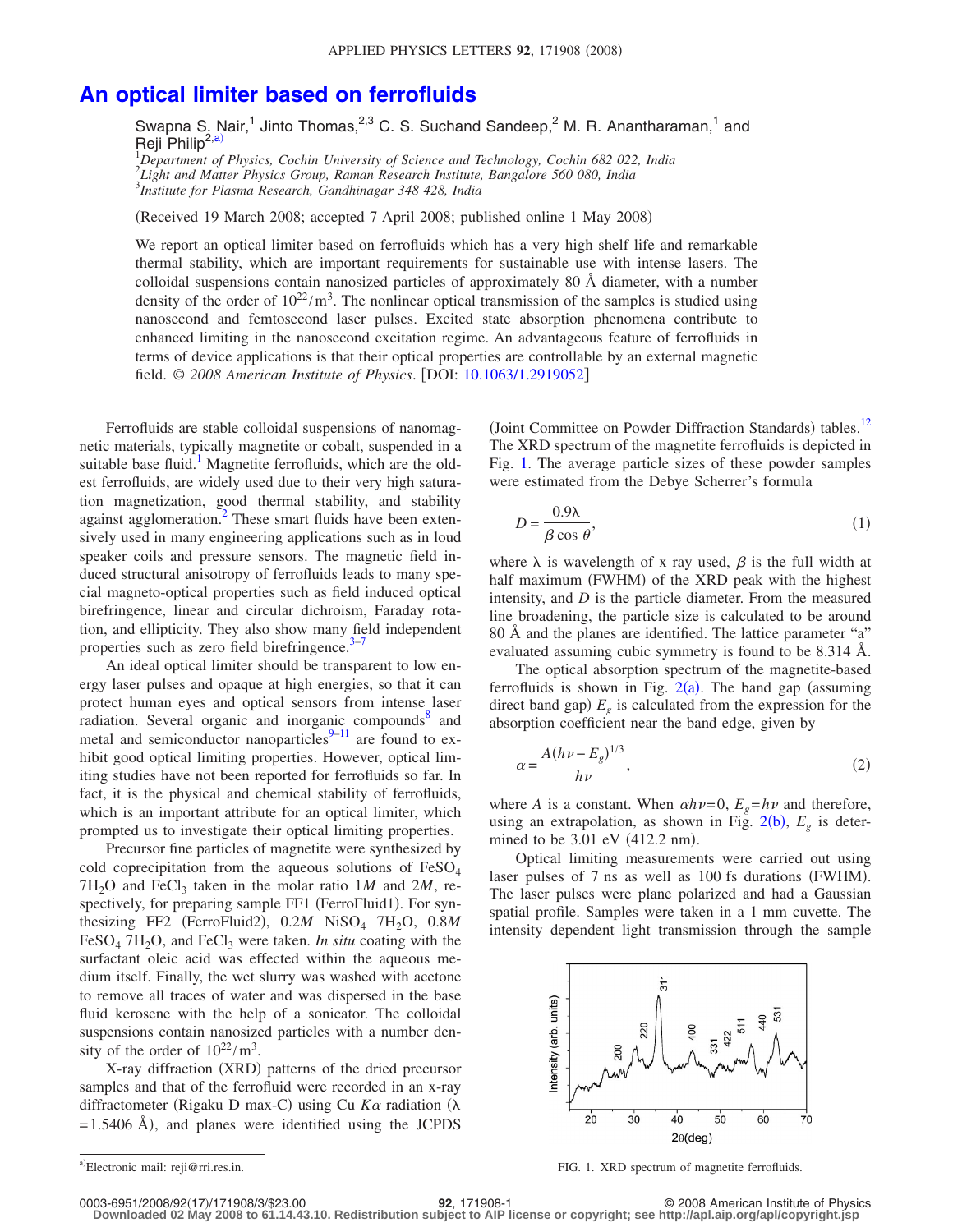<span id="page-1-0"></span>

was measured using an automated open aperture *z*-scan [13](#page-2-8) setup. In the *z*-scan technique, the laser beam is focused using a lens, and the sample is moved along the beam axis (*z* axis) from one side of the focus to the other, through the focal point. In this scheme, each *z* position corresponds to an input fluence of  $4\sqrt{\ln 2E_{\text{in}}}/\pi^{3/2}\omega(z)^2$ , where  $E_{\text{in}}$  is the input laser pulse energy.  $\omega(z)$  is the beam radius given by  $\omega(0)/[1+(z/z_0)^2]^{1/2}$  where  $\omega(0)$  is the beam radius at the focus, and  $z_0 = \pi \omega_0^2 / \lambda$  is the Rayleigh range. Thus, at each position *z* the sample sees a different laser fluence, and the fluence will be a maximum at the focal point. The normalized transmittance of the samples (transmission normalized to the linear transmission of the sample) are plotted as a function of the incident laser fluence in, Figs. [3](#page-1-1) and [4.](#page-1-2) For both wavelengths used, the samples show a minimum transmission around the beam focus, showing that the nonlinearity is of the optical limiting type.

We have studied the samples at two different concentrations, in addition to the pure base fluid. Samples having linear transmissions of 0.50 and 0.70 at the respective wavelengths are employed for all measurements. When excited with nanosecond pulses at 532 nm, the base fluid kerosene shows a weak limiting while the ferrofluid suspensions show a stronger limiting behavior (Fig. [3](#page-1-1)). The nonlinearity fits to a three-photon absorption process and the transmission is given by the equation<sup>1</sup>

FIG. 2. (Color online) (a) Linear absorption spectra of the ferrofluid sample FF1 in different forms. (b) Optical band gap determination of  $Fe<sub>3</sub>O<sub>4</sub>$  ferrofluids using Tauc plots.

$$
T = \frac{(1 - R)^2 \exp(-\alpha L)}{\sqrt{\pi p_0}} \int_{-\infty}^{+\infty} \ln[\sqrt{1 + p_0^2 \exp(-2t^2)} + p_0 \exp(-t^2)]dt,
$$
\n(3)

where  $p_0 = [2\gamma(1-R)^2 I_0^2 L_{\text{eff}}]^{1/2}$ . Here, *R* is the Fresnel reflection coefficient at the sample-air interface,  $\alpha$  is the absorption coefficient,  $L$  is the sample length, and  $I_0$  is the incident intensity.  $L_{\text{eff}}$  is given by  $[1 - \exp(-2\alpha L)]/2\alpha$ . The threephoton absorption coefficients  $(y)$  obtained are in the order of  $10^{-22}$  m<sup>3</sup>/W<sup>2</sup>. This nonlinearity arises from two-photon absorption followed by excited state absorption, which can be considered as an "effective" three-photon absorption process. For instance, such an effective  $\chi^{(5)}$  nonlinearity of the  $\chi^{(3)}$ :  $\chi^{(1)}$  type has been observed in semiconductors<sup>15</sup> and metal nanoparticles<sup>11[,16](#page-2-11)</sup> where the excited state absorption is brought about by free charge carriers.

<span id="page-1-2"></span>Figure [4](#page-1-2) shows the nonlinear transmission curves obtained with 100 fs pulses, at the excitation wavelength of 800 nm. Limiting in the base fluid is only slightly less than that exhibited by the samples. All the three curves fit to a three-photon absorption process. Considering the very short timescale and the high intensities involved, genuine threephoton absorption should be responsible for the limiting in this case. Addition of the ferrofluids only marginally improves the inherent optical limiting property of kerosene in the femtosecond regime. The corresponding three-photon ab-

<span id="page-1-1"></span>

FIG. 3. (Color online) Fluence dependent transmission of the base fluid and the samples for 532 nm, 7 ns laser pulse excitation. Sample linear transmissions are shown in the inset. Circles denote experimental data and the solid curves are numerical fits.

FIG. 4. (Color online) Fluence dependent transmission of the base fluid and the samples for 800 nm, 100 fs laser pulse excitation. Sample linear transmissions are given in the inset. Circles denote experimental data and the solid curves are numerical fits.

**Downloaded 02 May 2008 to 61.14.43.10. Redistribution subject to AIP license or copyright; see http://apl.aip.org/apl/copyright.jsp**